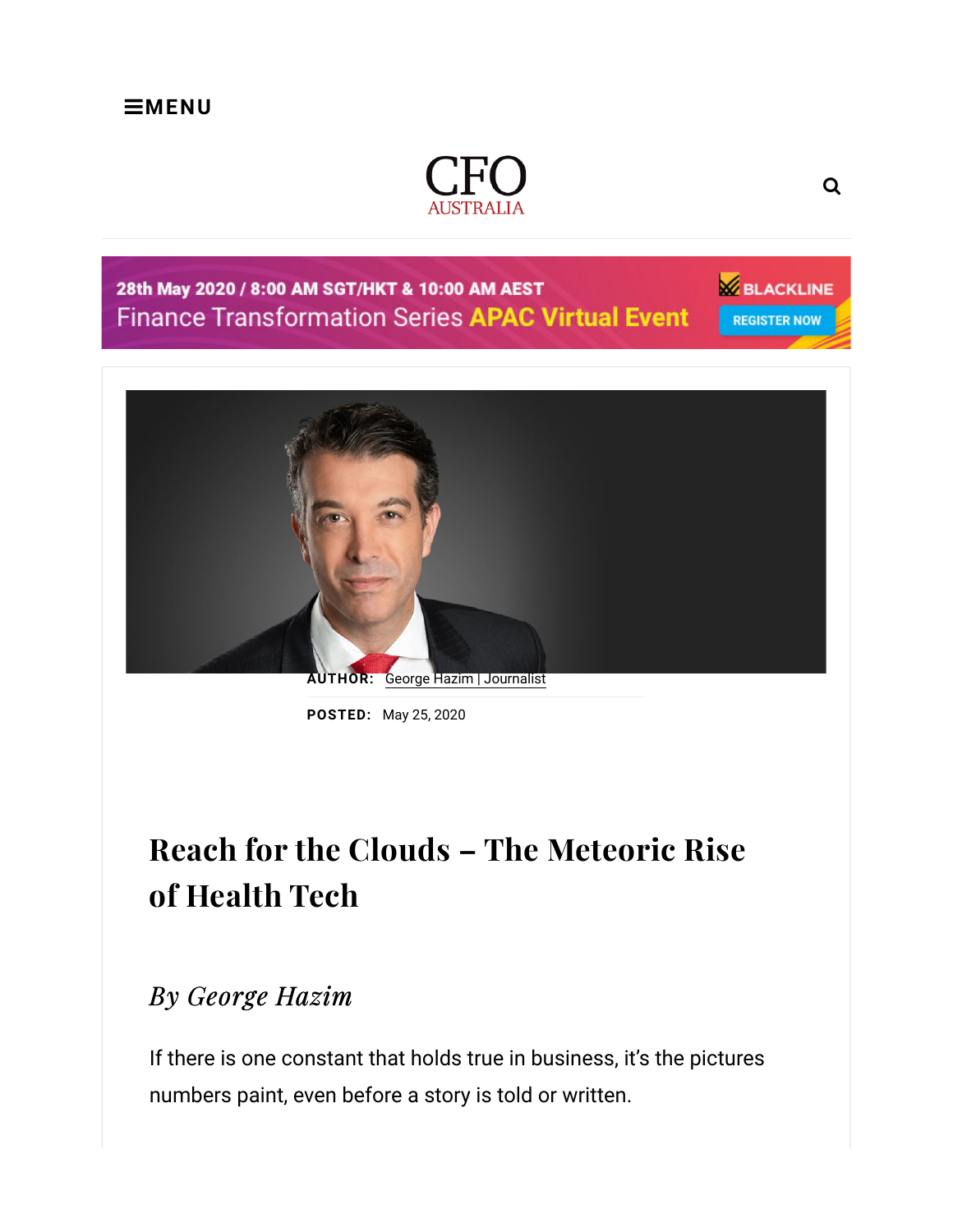Since March, COVID-19 has taken the liberty of re-writing financial reports with red permanent marker, now becoming the choice of colour as CFOs continue to struggle with today's reality  $-$  and now more than ever their role has never been more important.

It has become a struggle with reality for CFO's as they balance cashflow, or its dwindling availability, with investing in its people and the company's survival.

And if you are one of the few fortunate companies, like Clinic to Cloud (C2C), who have the ability to pivot quickly, and have a CFO, numbers man and chartered accountant like Michael Derin, who along with CEO Rafic Habib, have allowed the company continue to operate remotely and grow – it's the reinforcement of a fortunate benefit of a well strategized, robust and resilient company that has future proofed its market position.

Which is why because of Derin and his partnership with Habib, C2C has become a critically key important player in the healthcare industry.

Money since its inception has always been viewed as "King or Queen" – no matter your take, as the most important commodity, and yet, there has been only one other commodity traded more than "money" – and that's "coffee"!

Never has there been a more important commodity recognised globally until now.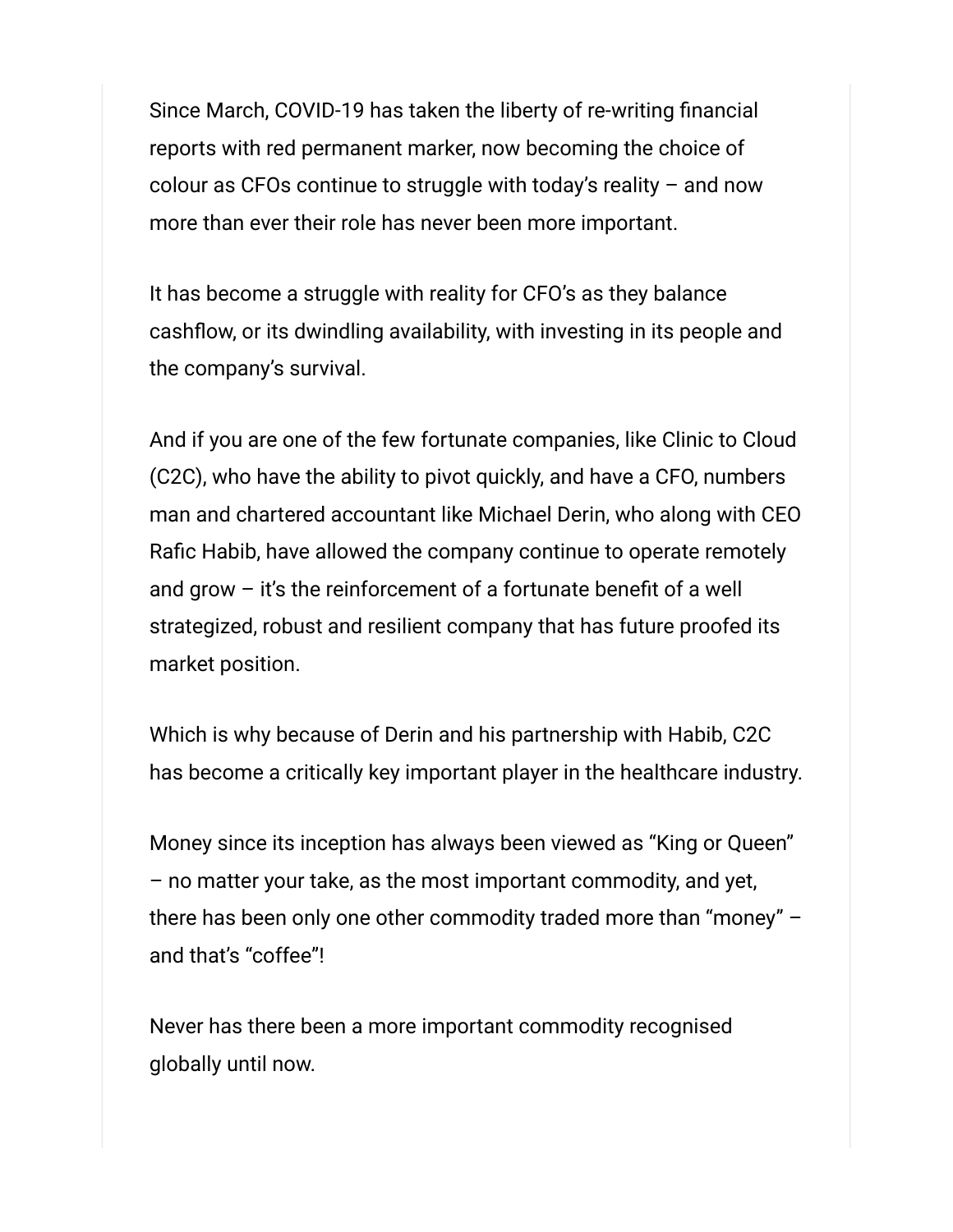After a brutal shutdown of the world's economy, the world is united in its view that "the King or Queen" has been dethroned by a new focus – "healthcare".

Globally, economies are being decimated by the need to increase healthcare spend, which also presents opportunities, Deloitte claim that: "Global health care spending is expected to rise at a CAGR of 5 percent in 2019-23, it will likely present many opportunities for the sector."

COVID-19 remains a chilling threat – although our coping mechanisms have improved as governments ease restriction and reignite their economies, COVID-19 which has swept the world remains unresolved and with it a looming and unthinkable loss of life and a global financial, economic and social crisis.

COVID-19 has dramatically changed the world forever.

If there is anything that closely resembles what we are now experiencing, it is the GFC of 2008, now however, words like "Deep recession" are surfacing.

Australia has been hit for six more than any other country. Ravaged by bushfires – destroying local economies and communities, drought and now COVID-19, it seems the crisis we face is steering a ship through chaotic unchartered waters.

So how is a pandemic that is pervading fear and uncertainty seen as a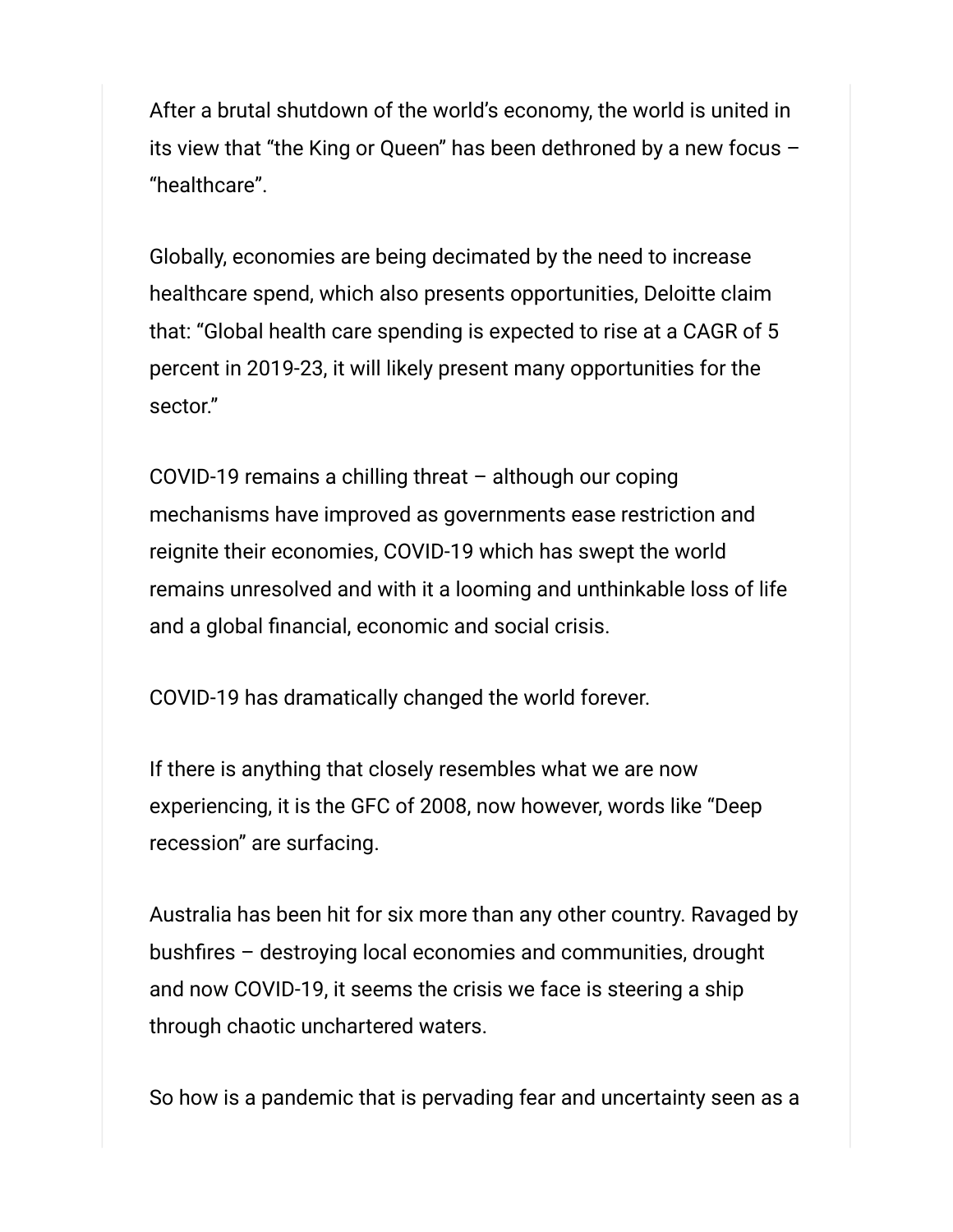virus of strength for CFO, Michael Derin?

Derin says, C2C is one of very few companies in Australia that is outperforming its own expectations and proving to be defensive during COVID-19.

As businesses globally focus on transforming digitally in order to survive lockdown and a distributed workforce, private General Practice and specialist medical practices face similar issues with the added challenge of needing to still examine, diagnose and treat patients while protecting staff from unnecessary exposure to COVID.

Which is where C2C has emerged as a leader in the private healthcare sector, offering medical practices not only a sophisticated practice and medical records management cloud-based platform that is mobile and agile, but critically important is the platform it offers patient engagement.

A patient of a C2C customer has the ability to interact with their doctor via an app that not only allows them to manage appointments but also have access to their clinical file.

"C2C is growing at an incredible rate despite the private practice being slowed by COVID". C2C according to Derin, is expecting an 80% increase in revenue and customer base this year.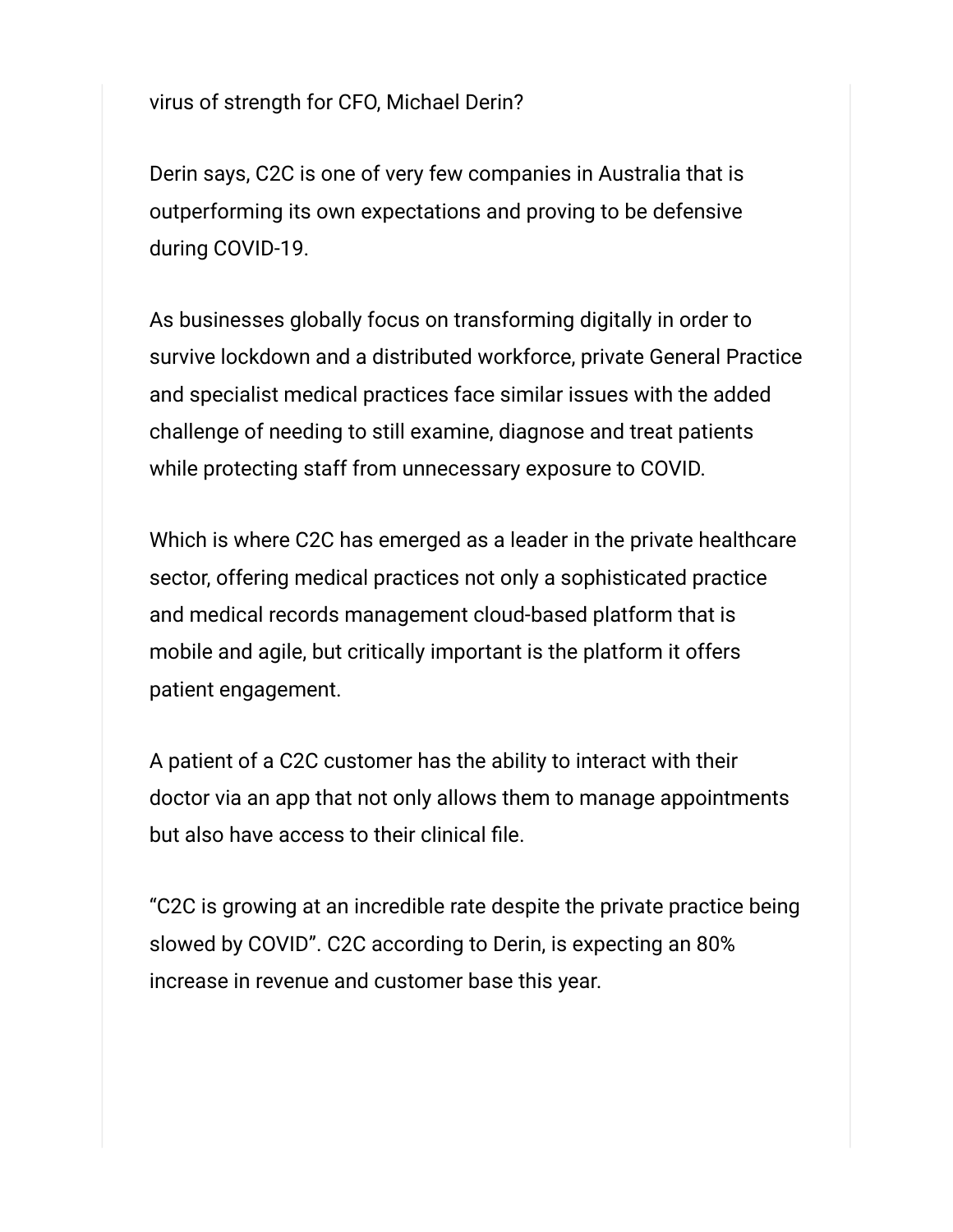The outlook for the private healthcare sector is strong. According to the Australian Institute of Health and Welfare, there were 2.2 million elective surgeries from 2017 to 2018 and 66% of those were conducted in Private Hospitals translating to 1,452,000+ surgeries.

"Do the math," Derin says, "and that equates to an average of 121,000 surgeries per month."

"One can only hope and assume most people that require surgery will be fine enough to hold off until lockdown is over which could be between three to six months."

If 121,000 surgeries are conducted per month, a three month delay equates to 363,000 elective surgeries on hold  $-$  for six months, the figure doubles to 726,000.

Factor in a pre-existing waiting list that already has more than 750,000 people on it, and the figure translates to a mind blowing 1.5m people waiting to have surgery – placing Australia's healthcare system under near collapse.

It is safe to assume according to Derin, most surgeons will be overwhelmed with work and one of the most important aspects of their practice will be efficiency where software will play a big part in creating efficiency.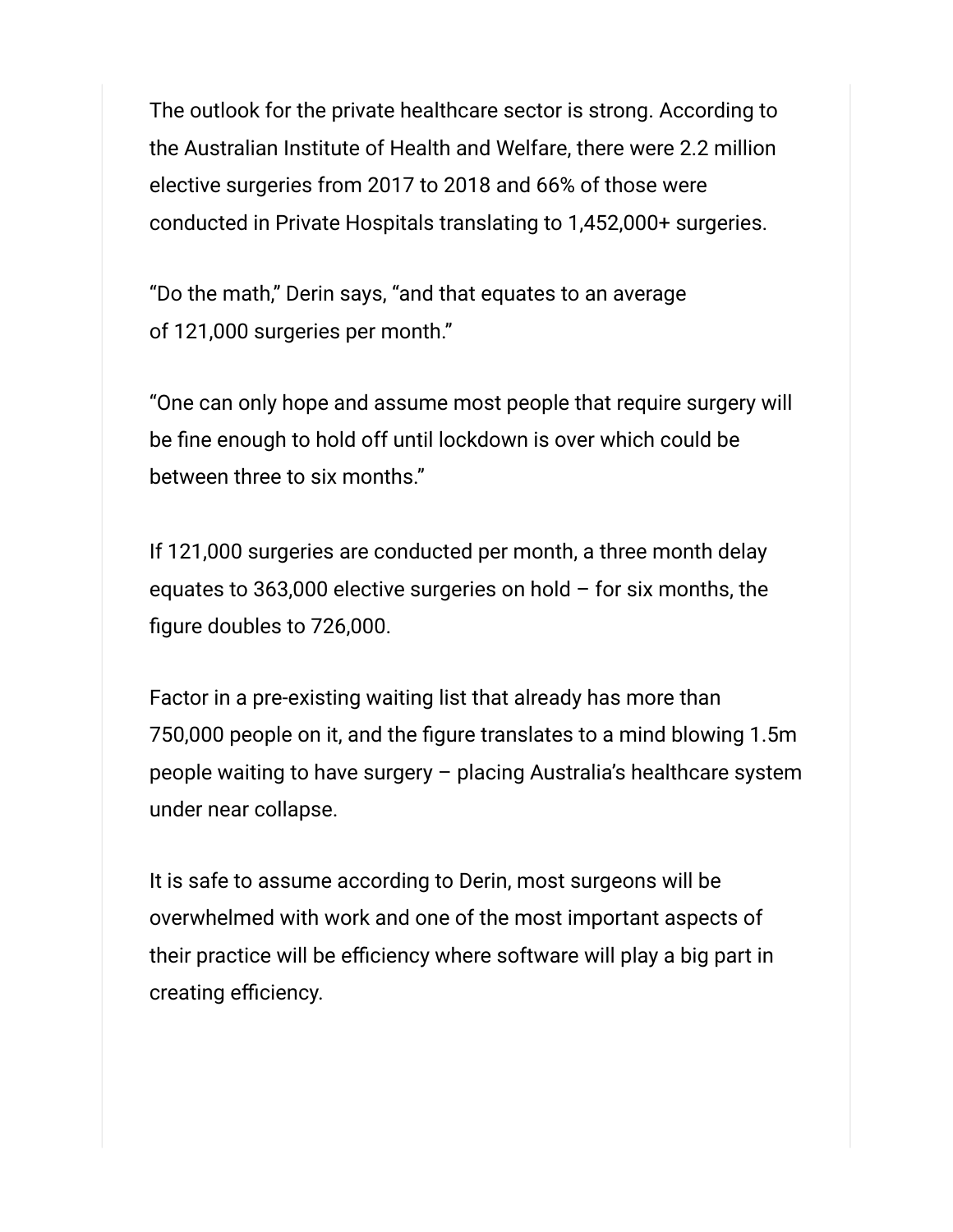"The numbers look strong, "Derin says "and practices need to adopt digital transformation to maximise their opportunity and revenue. Practices which don't have a patient engagement strategy, will experience a high level of "No Shows" and other revenue taxing issues."

"Clinic to Cloud", he says, is well positioned to continue to leverage its MyHR integration and other strong industry integrations to drive a connected care model as well as accelerate its capabilities across the sector and grow its revenue.

"C2C only recently launched offices in Brisbane and are planning offices in Victoria also in order to keep up with customer demand, such is the strength of our growth," Derin says.





| <b>RELATED POSTS</b> |  |
|----------------------|--|
|----------------------|--|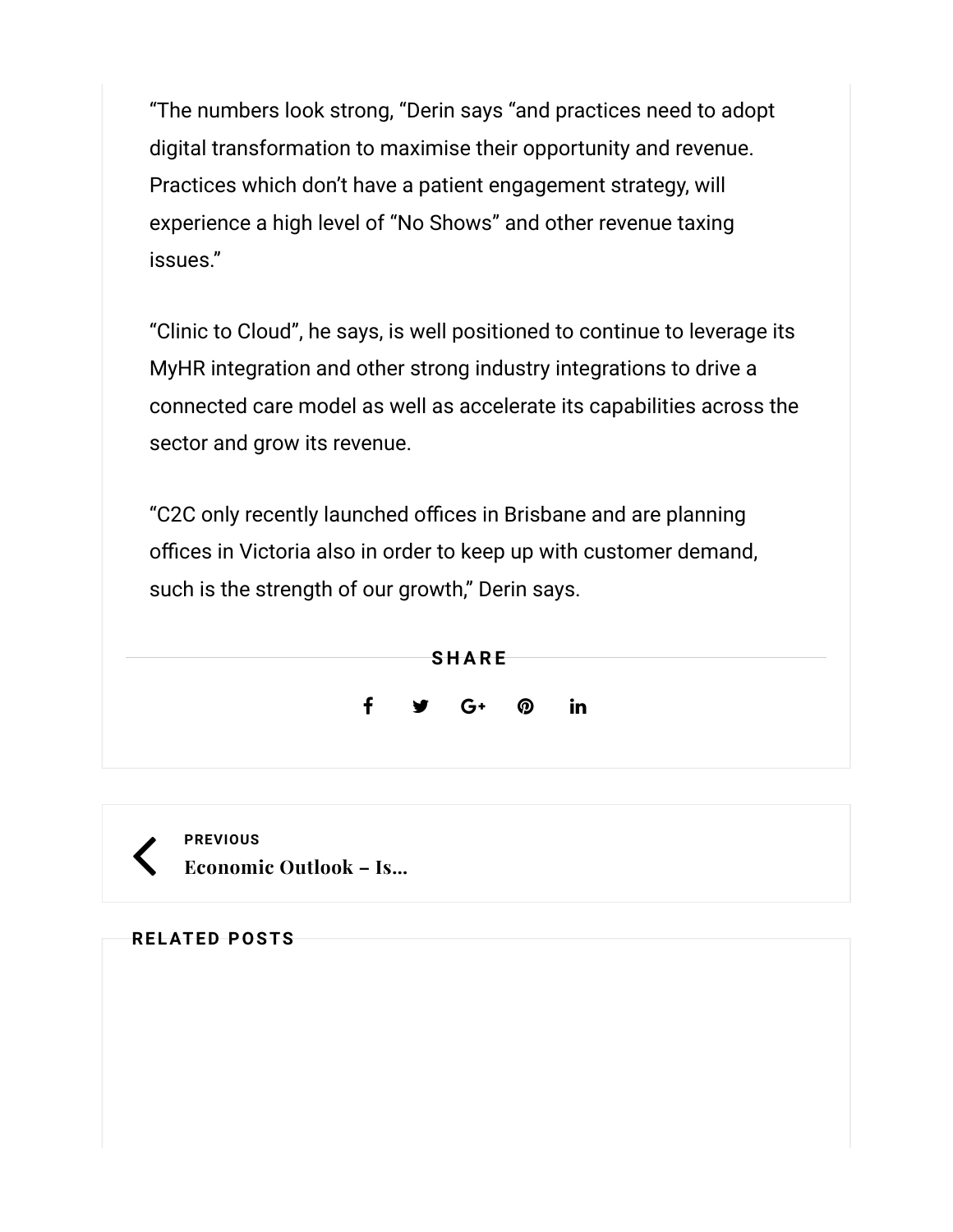



Pandemic Horizons April 26, 2020

CFOs are the corona virus saviours April 1, 2020

| Type your comment |  |  |  |
|-------------------|--|--|--|
|                   |  |  |  |
|                   |  |  |  |
|                   |  |  |  |
| Name*             |  |  |  |
| Email*            |  |  |  |
| Website           |  |  |  |